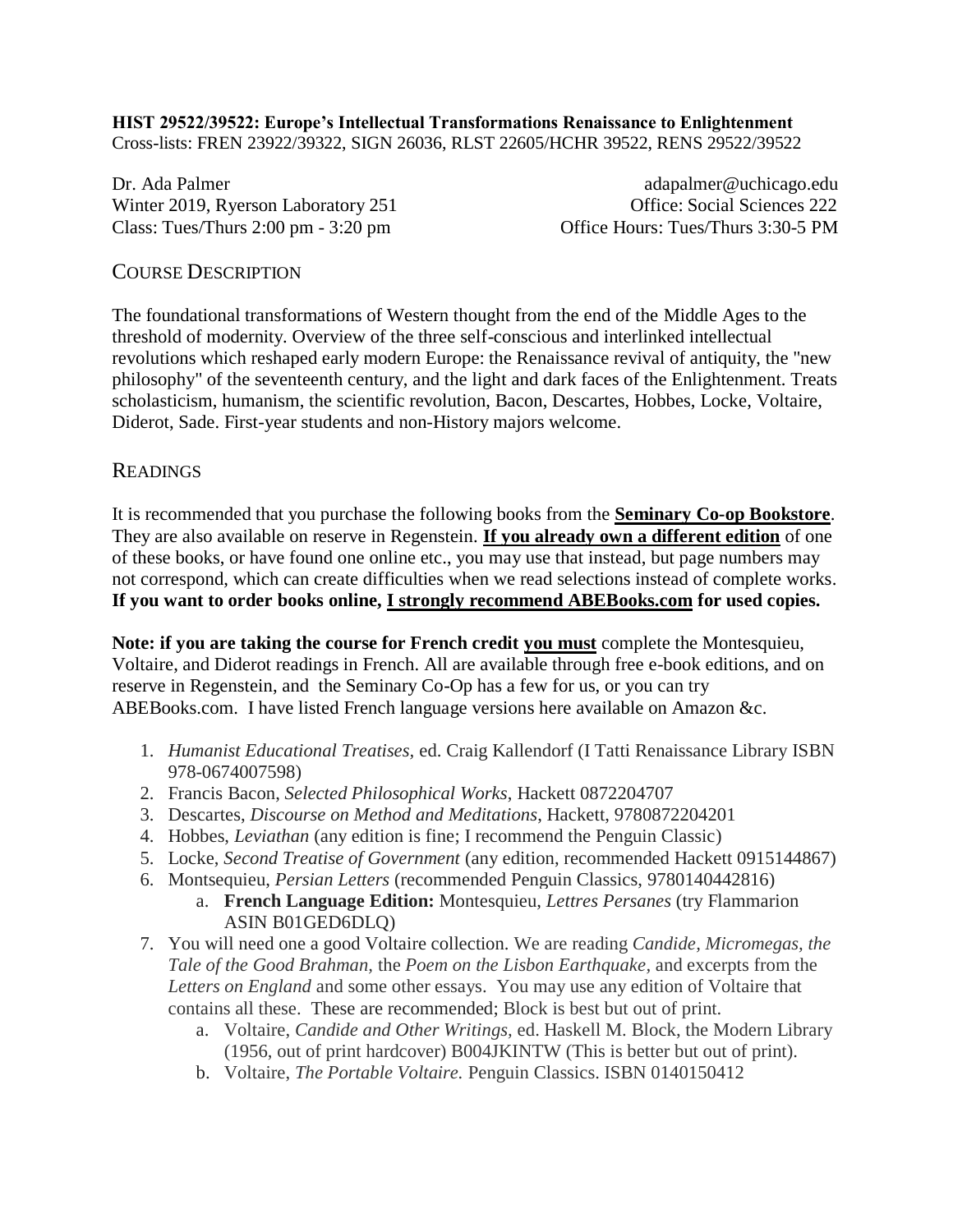- c. **Alternate French Language Editions:** I recommend purchasing *Micromégas, Zadig, Candide* (Flammarion AIEN 2081351277) and an edition of *Lettres Philosophiques* sometimes called *Lettres Sur Les Anglais* or *Lettres Philospohiques Sur Les Anglais*, such as the Cambridge edition ISBN B000NPF1UQ). The poem you can find online. Several versions of his complete works are also free on Kindle, and they are also free online.
- 8. Diderot, *Rameau's Nephew/D'Alambert's Dream* (Penguin, 9780140441734)
	- a. **Alternate French Language Editions:** You can get the two together in the edition published by Mazenod in 1957 (Check ABEBooks.com and search for the phrase "diderot Neveu de Rameau Rêve de d'Alambert") or you can get them separately as *Le Neveu de Rameau* (Flammarion ASIN B00CAS7SW8) and *Le Rêve de d'Alambert.* You can also get his complete fictional works as *Contes et Romans* (ISBN 207011595X) but it's pricey.
- 9. Manetti, *On Human Worth and Excellence* (I Tatti Renaissance Library ISBN 0674984587. Note: this book is not coming out until Feb 5; the Seminary Co-Op Bookstore will get them in for us.

REQUIRED E-RESERVES:

Thomas Aquinas, Proofs of the Existence of God excerpt (15 pages) Humanist Letter Collection (one file)

- i. Petrarch, poem "Italia Mia" from the *Canzoniere*, and *Epistulae Familiares*, I 9, II 9 (partial), III 12, III 18, XXIV 3-4 (and associated excerpts from XXIV 2, XXI 10 etc.), XXIV 12 (partial).
- ii. *Two Renaissance Book Hunters*, letters of book-hunter Poggio Bracciolini & his friends about his efforts traveling to rare libraries to find rare works: letters XLIX, L, and Appendix letter of Francesco Barbaro.
- iii. Ficino, *Meditations on the Soul*, letters 1-11, 22, 26-27 (16 pages total)
- iv. Lorenzo de Medici, Letter of advice to his son Giovanni upon becoming the youngest Cardinal in the history of the Church
- v. Machiavelli, *Machiavelli and His Friends*, letters 222 (on the political situation), 223 (describing the life of Florence's ambassador in Rome, 224 (describing Machiavelli's life in exile).

Locke, *An Essay Concerning Human Understanding:* Book 1 complete, Book 2 chapters 1-3 (through "Of Ideas of One Sense") and 19-21 (from "Of the Modes of Thinking" to "Of Power"), and Book 3 chapters 1-2 ("Of Words or Language in General" and ""Of the Signification of Words").

Optional secondary source readings for those who want more background information are listed at the end of the syllabus.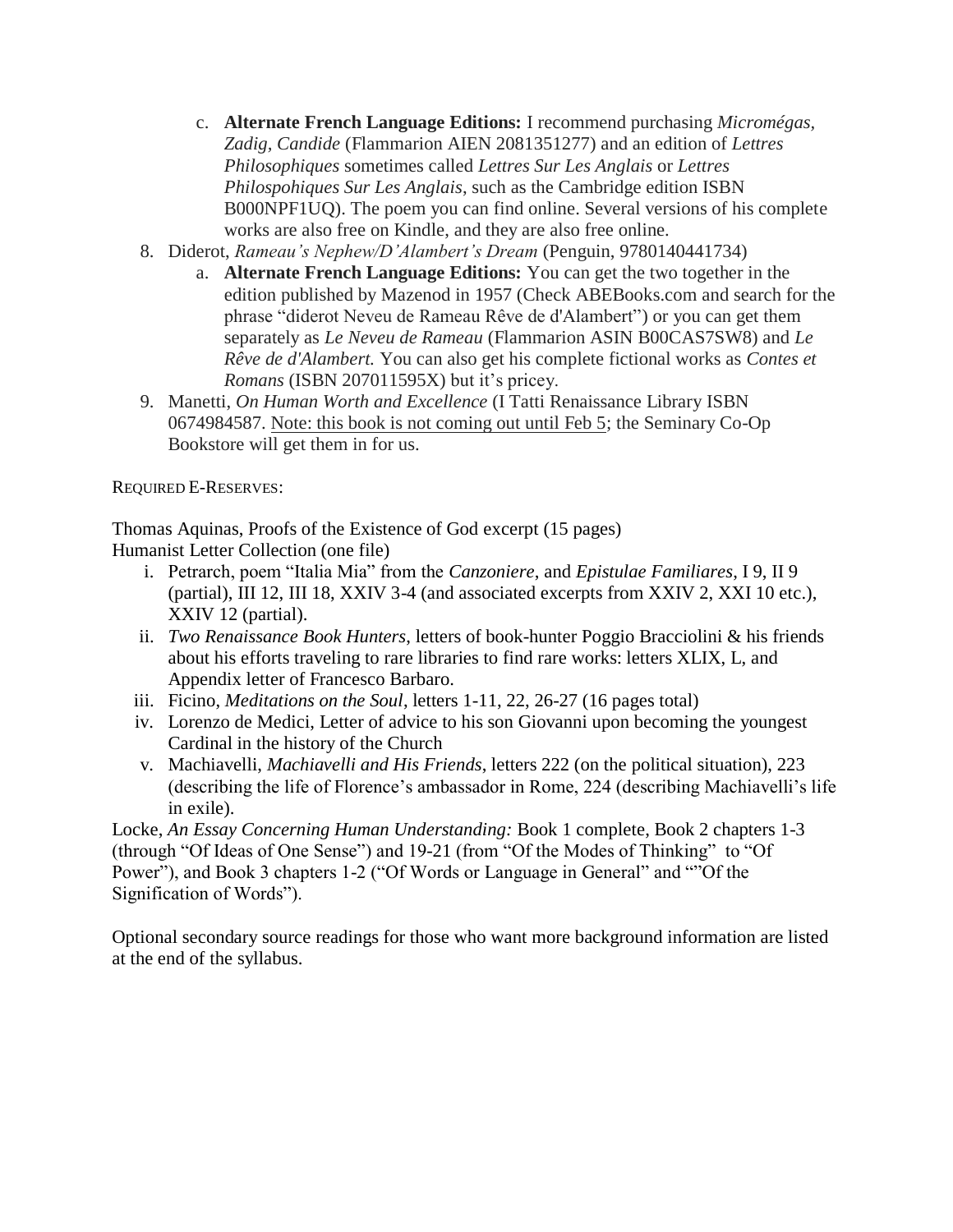## ASSIGNMENTS AND GRADING

Note that graduate students and students taking the course for French credit or through other non-History cross-lists will have variable assignments, listed below the standard assignments.

- **1. Attendance (20%).**
- 2. **Class participation OR responses (20%).** The teaching assistants will take note of which students speak up in class, asking questions or supplying comments. Students who do so will receive credit for class participation. If you don't have a chance to participate in any given class, or if you prefer to listen rather than to speak, you may instead turn in periodic one-totwo page (double spaced) written comments expressing your own views on the discussion that occurred in the previous class. You should aim to either participate in discussion or turn in a written response at about half the classes, so a minimum of five times during the quarter. If you do it more often, great! But five times total is sufficient for full credit. If you are not certain whether you have spoken enough in class, ask a Teaching Fellow by e-mail.
- 3. **Six three-page response papers (30%),** answering a question reflecting on the previous week's reading. A question prompt is listed for each one, week by week. These responses are worth 5% each, 30% total
- 4. **Final paper (or creative project) treating another work or author from the period which we did not read (30%),** analyzed from the perspective of the themes of the course. The paper must compare the selected work or author in depth to at least two figures we read in class, with footnotes citing passages from all three. Papers making use of more than three authors will in general be graded more favorably than those which only use the minimum. This must be a serious analytic paper with a thesis and a real argument, and must examine the authors in question in a historical context, reflecting on their positions in the continuity of European thought and the major themes of the course (i.e. humanism's innovative interest in the utility of virtue, the rejection of the presumptive authority of the past, the rise of nominalism, etc.) Suggested authors/texts that would make good choices for this paper are listed at the end of this syllabus.
- **5. Optional Extra Credit Assignments (+4% each, maximum of two)**

Written assignments must be in double-spaced in Times New Roman font, size 12, with standard margins. All students must turn in both the first draft and final draft of the paper or project to pass the course; if you do not turn one of them in, you will receive an F for the course even if the percentages earned from other course components would give you a passing grade. Students have six options for the final project:

#### **Creative Assignment Track**

Students may propose a custom project, such as a piece of creative writing, a philosophical fable or dialog, a performance, a digital project, or writing a short portion of a larger project. Students must discuss proposals with instructors and receive approval by Week 7.

## ALTERNATE REQUIREMENTS

**Students taking this course for French credit** must identify themselves to the instructors within the first two weeks of the course, and complete two special requirements: (1) complete in French the readings by Montesquieu, Voltaire, and Diderot; students in the earlier levels (first two years) of French may request to do only parts of these readings in French. (2) Examine French language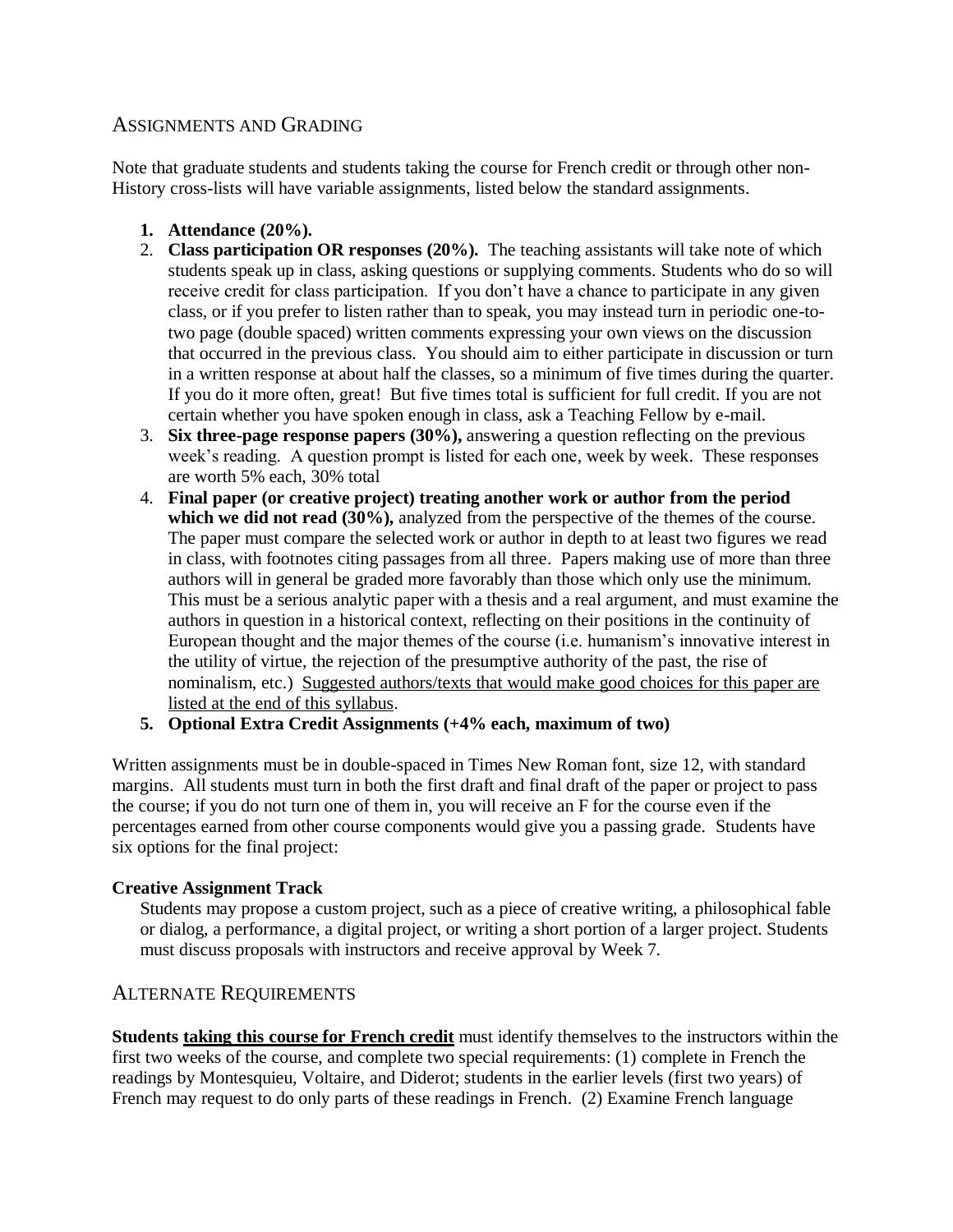works in their final papers. Works may be from the Renaissance or Enlightenment, but the student must engage with the texts in French, though the use of an English translation to enable speedy mastery of long works is allowed. Writing the response papers and final paper in French is recommended but optional.

**Students in History of Science, Religious Studies, Renaissance Studies, or the KNOW program** may choose to design a customized assignment to better fit their special fields of study.

**Graduate students taking this course** who are working on seminar papers, MA theses, or other larger projects on topics related to the course themes may choose, instead of completing the writing assignments specified here, to work on those larger projects as their written assignments. Students who wish to take this option must discuss it with the instructor to work out details about length and date. The deadlines can be made flexible to accommodate the needs of concurrent study.

## EXTRA CREDIT:

Up to twice per quarter (any time before the last class session), you may complete this extra credit assignments and receive a bonus equivalent to up to 4% of the course grade: **Extra-Credit Assignment: Writing "Half and Half Again":** This self-paced exercise for improving your writing skill is based on exercises used in professional creative writing workshops and journalism training programs. It is designed to teach you how to improve your writing skills on your own time, which can in turn improve your grades on future writing assignments (in this class and others), and give you writing skills which will be valuable lifelong. Take a paper, of at least four pages in length, which you have written for a different class (either in college or in High School) and rewrite it to make exactly the same arguments in half as many words. You must hand in both the original paper and the shortened version. For extra challenge (and an extra 4% bonus) wait two weeks, then rewrite the same paper a second time to be one quarter its original length. (If you are interested in further opportunities to develop writing skills, see me.)

## COURSE SCHEDULE:

Note: Most weeks readings are due Thursday, and reflection papers on the readings the following Tuesday. Some weeks have no reflection papers, and instead have readings for Tuesday as well as for Thursday.

- 2. Introduction: Characteristics and Periods of Ancient and Medieval Thought
	- a. **Jan 8:** No assignment for this class.
		- i. No assignment for this class.
	- b. **Jan 10:** Read e-reserve examples of scholastic logic:
		- i. Aquinas, Proofs of the Existence of God
- 3. Renaissance Humanism
	- a. **Jan 15:** Read e-reserve Humanist Letter Collection (these are all one file on Chalk – it's about 70 pages of reading in all)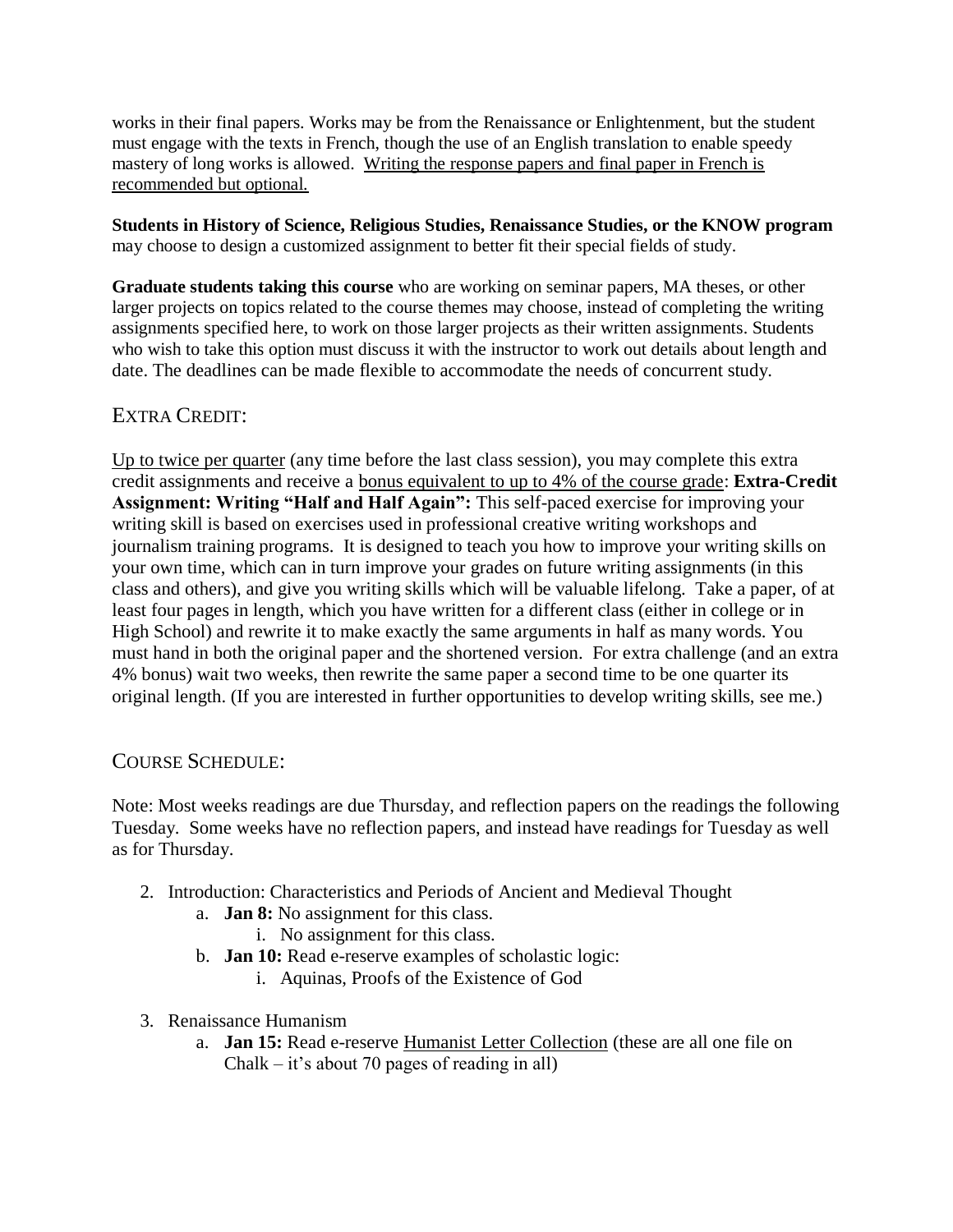- i. Petrarch, poem "Italia Mia" from the *Canzoniere*, and *Epistulae Familiares*, I 9, II 9 (partial), III 12, III 18, XXIV 3-4 (and associated excerpts from XXIV 2, XXI 10 etc.), XXIV 12 (partial).
- ii. *Two Renaissance Book Hunters*, letters of book-hunter Poggio Bracciolini & his friends about his efforts traveling to rare libraries to find rare works: letters XLIX, L, and Appendix letter of Francesco Barbaro.
- iii. Ficino, *Meditations on the Soul*, letters 1-11, 22, 26-27 (16 pages total)
- iv. Lorenzo de Medici, Letter of advice to his son Giovanni upon becoming the youngest Cardinal in the history of the Church
- v. Machiavelli, *Machiavelli and His Friends*, letters 222 (on the political situation), 223 (describing the life of Florence's ambassador in Rome, 224 (describing Machiavelli's life in exile).
- b. **Jan 17:** Read *Humanist Educational Treatises*, complete (read all four treatises, Vergerio, Bruni, Piccolomini, and Guarino). Note: this is a facing page Latin/English edition, so it looks like 310 pages but it's actually only 105.
- 4. Bacon: Rejecting the Presumptive Authority of the Past
	- *a.* **Jan 22:** Three Page Response Paper #1 Due: Humanism.
	- *b.* **Jan 24:** Bacon, *New Organon* (including the *Great Instauration*) 66-155 (Book 1 complete and Book 2 paragraphs 1-10), and *New Atlantis* 241-248 (arrival) and 260-268 (the House of Solomon) in Bacon, *Selected Philosophical Works*.
- 5. Descartes: The Hierarchy of Evidence
	- a. **Jan 29:** Three Page Response Paper #2 Due: Bacon. Reflection question: both Bacon and humanism are innovative in looking more at the real/material/human world than earlier philosophers did, compare/contrast how they look at the real world, differences, and the utility of each approach.
	- a. **Jan 31:** Descartes, *Meditations on First Philosophy*, read Meditations I-VI (all) and THEN read the *Discourse on Method* sections 1-5 and the first paragraph of section 6. (Optional finish section  $6 - it$ 's not very long).
- 6. The Beast of Malmesbury, or "Here Lies Tom Hobbes, the Bugbear of the Nation..."
	- *a.* **Feb 5:** Three Page Response Paper #3 Due: Descartes. Reflection question: two options. Either (A) compare how Bacon and Descartes each make use of humanism and other earlier philosophical movements even while claiming to reject them, *or* (B) discuss their different hierarchies of evidence, and the merits and consequences of the differences between them.
	- b. **Feb 7:** Read Hobbes, *Leviathan,* Book 1 (complete) and Book II chapters 1-21.
- 7. Locke: the Triumph of Nominalism, or "...Who Slew at Last the Dread Leviathan."
	- **a. Feb 12:** Three Page Response Paper #4 Due: Hobbes. Reflection question: either (A) discuss the ways Hobbes is responding to either Descartes or humanism, *or*  (B) pick an excerpt from Leviathan and discuss in depth how it applies Bacon's new methods.
	- **b.** Feb 14: Read Locke, read first on e-reserve (or physical reserve in Regenstein) excerpts from *An Essay Concerning Human Understanding:* Book 1 complete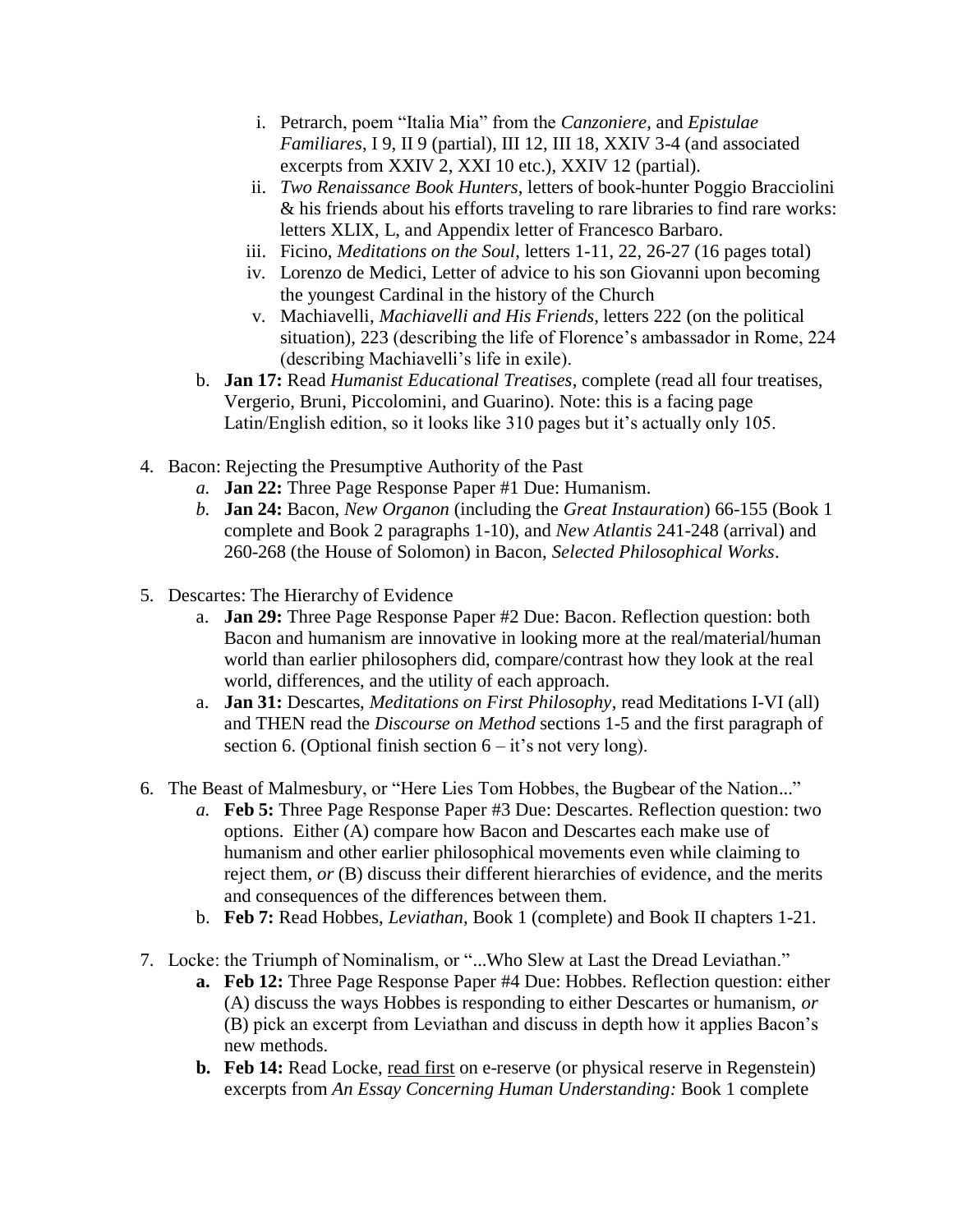(it's short), Book 2 chapters 1-3 (through "Of Ideas of One Sense"), and 19-21 (from "Of the Modes of Thinking" to "Of Power"), and Book 3 chapters 1-2 ("Of Words or Language in General" and ""Of the Signification of Words"). Then read *Second Treatise of Government* chapters 1-10.

- 8. Revisiting Humanism: The Human Sphere and the Utility of Virtue
	- a. **Feb 19:** Three Page Response Paper #5 Due: Locke. Reflection question: Commenting on one of our earlier authors as well as Locke, discuss how the absence of nominalism from their epistemologies/psychologies shape their work. You may if you prefer reflect on another pre-Locke philosopher whom you have studied in another course (Plato, Aristotle, Maimonides, Machiavelli etc.)
	- b. **Feb 21:** Read Manetti, *On Human Worth and Excellence,* complete.
- 9. The Birth of Cultural Relativism
	- a. **Feb 26:** Three Page Response Paper #6 Due: Manetti. Reflection question: Considering one or more of Bacon, Descartes, Hobbes, or Locke, reflect on what they do/don't retain from humanism while professing to reject it.
	- b. **Feb 28:** Read Montesquieu, *Persian Letters,* letters 1-76 (pp. 41-154), letter 83 (pp. 162-3), letters 97-105 (pp. 180-192), letter 125 (pp. 223-4), letter 128 (pp. 226-8), letters 130-141 (230-254), and 147 to the end, which is letter 161 (pp. 270-281). Optional: letter 143 mocking medical practices of the time.
- 10. The Pen Mightier than Swords
	- a. **Mar 5:** SPECIAL: no response paper due this week. Instead read Voltaire, From the *English Letters* the chapters "Inoculation" "Chancellor Bacon" and "Locke," and from the *Philosophical Dictionary* the entries on Adultery, Ancients and Moderns, Atoms, Authority, Beauty, Bees, Faith, Free Will, Intolerance, Sect, Theist. Then read *Micromegas.* All these are in *The Portable Voltaire.* 
		- i. If you are lucky enough to have the Block *Candide and Other Writings*  volume instead of *The Portable Voltaire,* read all the selections from the *Philosophical Letters* (those are the *English Letters*), acquaint yourself with the *Commentary on the Book On Crimes and Punishments,* and read the sections of the *Philosophical Dictionary* which Block includes.
		- ii. If you have a different volume of Voltaire, read some selections of your choice from the *English Letters* (ideally including the sections on the Quakers and the Stock Exchange) and the *Philosophical Dictionary*.
	- b. **Mar 7:** Read Voltaire, *Candide, Tale of a Good Brahman,* and *Poem on the Lisbon Earthquake.* If you are lucky enough to own the Block *Candide and Other Writings* edition, read the letter to Rousseau on page 511, to Diderot on p. 515, again to Diderot on 536.
- 11. How the *Encyclopedia* Destroyed the World
	- a. **Mar 12:** SPECIAL: no response paper due this week. Instead read Diderot, *Rameau's Nephew* and *D'Alambert's Dream* (French : *Le Neveu de Rameau* and *Le Rêve de d'Alambert*)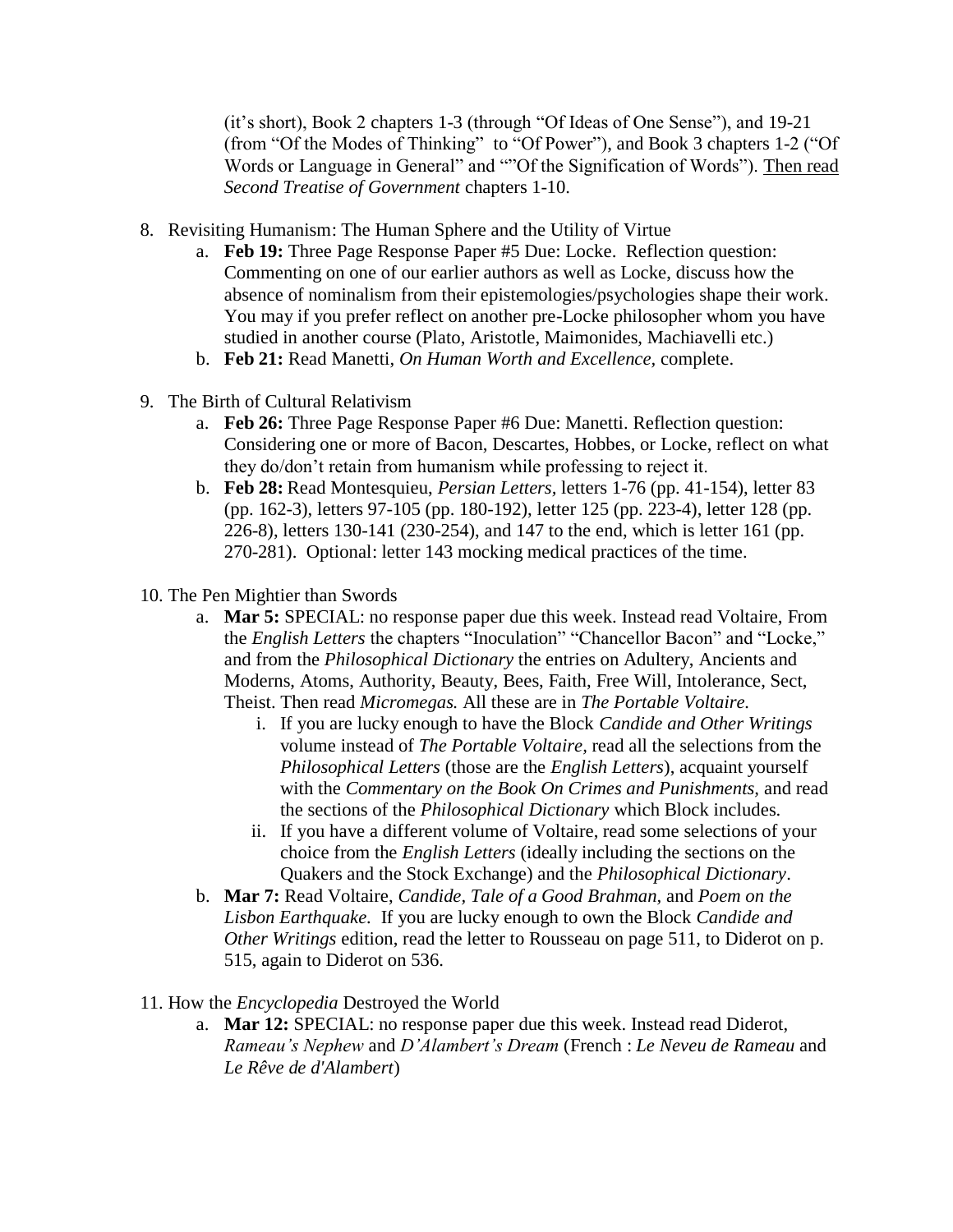## **Final Paper/Project due by midnight (12:00 AM) on March 20th**

Final projects should be submitted by e-mail (except Wikipedia projects which are online). Final papers must be submitted electronically to both to the Teaching Fellow and to the Professor.

## COURSE POLICIES:

**Laptop Policy:** Laptops may be used for note taking in class, however laptop use is not allowed for students sitting in the last two rows of the classroom. This is because it is too tempting to vanish into the internet back there without noticing and miss out on course content.

**Absences and Lateness:** Students who miss class without getting in touch with the instructors will lose points. Students who miss for a specific reason should get in contact to let us know, ideally in advance if possible. We are willing to give excused absences for a wide variety of absences including undocumented illness, travel for interviews or conferences, family events, and personal disruptions such as "My sister is giving an exciting concert in another city and I really want to go." But we will not give credit for missed classes if you do not contact us.

Late assignments will receive a deduction of one grade level per day, i.e. one day late turns  $B+$  into B, two days turns  $B+$  to  $B-$  etc. However both the professor and the teaching assistants are empowered to give extensions without penalty if students make arrangements with us. Contacting us in advance with extension requests will always be better received and more likely to meet approval.

**Disability and Accessibility:** The Disability Services office offers many excellent resources, but it is not uncommon for students to have undocumented needs, especially related to intermittent or invisible disabilities (including physical and mental illness), or disabilities not yet officially certified. If you have any sort of disability-related needs, feel free to speak to the instructor even if you do not have documentation, or if your documentation offers some accommodations but not others. Professor Palmer is herself disabled (invisible disability) and happy to offer supplementary mentoring or to talk in office hours with any student with disability or with friends/family who have disability.

# SUGGESTED AUTHORS/TEXTS TO EXAMINE IN FINAL PAPER (in roughly chronological order)

- Peter Abelard, *Ethical Writings,* or *Collationes*
- Thomas Aquinas, *Summa Theologica* (just do sections, not the whole thing)
- Scholastic excerpts in *Five Texts on the Medieval Problem of Universals*, ed. Paul V. Spade, or *A Scholastic Miscellany: Anselm to Ockham*
- Petrarch, *Invectives,* or *My Secret Book,* or letters (I Tatti letters collections)
- Humanist texts in *The Renaissance Philosophy of Man: Petrarca, Valla, Ficino, Pico, Pomponazzi, Vives,* ed. Cassirer and Kristeller
- Leonardo Bruni, *History of the Florentine People*
- Lorenzo Valla, *De Voluptate,* or *Dialectical Disputations*
- Salutati, *Political Writings,* or *On the World and Religious Life*
- Marsilio Ficino, *Platonic Theology* (vol. 1 or 1-2)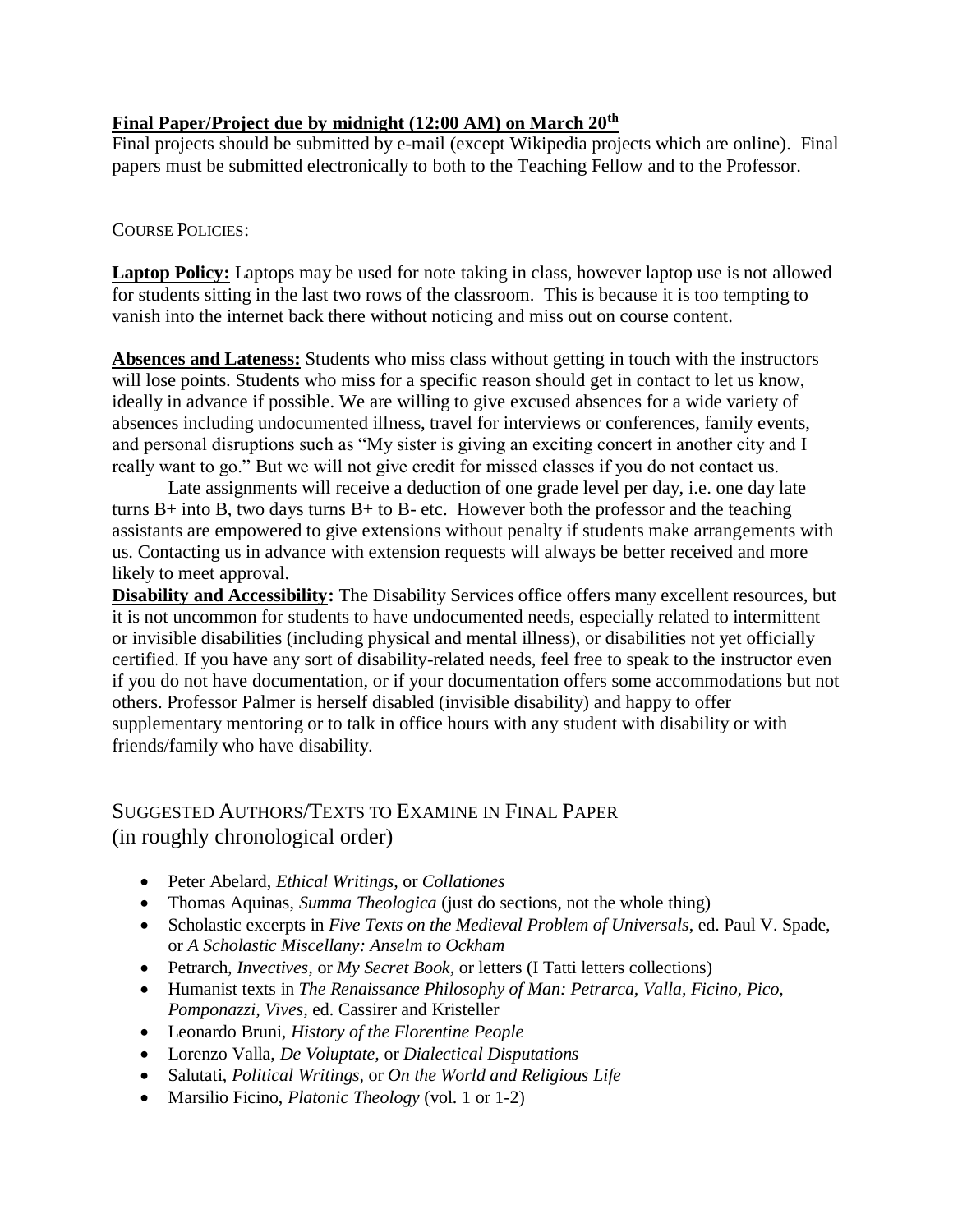- Poliziano, *Silvae* and *Letters*
- Giovanni Pico della Mirandola, *Oration on the Dignity of Man*
- Bartolomeo Scala, *Essays and Dialogues*
- Brandolini, *Republics and Kingdoms Compared*
- Polydore Virgil, *On Discovery*
- Francesco Filelfo, *On Exile*
- Juan Luis Vives, *On Education*
- Moderata Fonte, *The Worth of Women*
- Lucrezia Marinella, *The Nobility and Excellence of Women and the Defects and Vices of Men*
- Savonarola, *Apologetic Writings*
- Paolo Giovio, *Notable Men and Women of Our Time*
- Pietro Bembo, *History of Venice*
- Zabarella, *On Methods*
- Rabelais, *Gargantua*
- Erasmus, *Praise of Folly*
- Erasmus and Luther, *The Battle Over Free Will*
- Olympia Fulvia Morata, *The Complete Writings of an Italian Heretic*
- Machiavelli, *Discourses*
- Thomas More, *Utopia*
- Montaigne, *Essays*, or *Apology for Raymond Sebond*
- Francis Bacon, *Essays* or *The Advancement of Learning*
- Descartes, *The Passions of the Soul*
- *The Correspondence between Princess Elizabeth of Bohemia and René Descartes*
- *Three Cartesian Feminist Treatises*
- Thomas Hobbes, *Human Nature* or *Behemoth,* or translations of Homer
- Charles Blount, *The Miscellaneous Works of Charles Blount, Esq.*
- John Wilmot Earl of Rochester, *Selected Works* (Penguin) or others of your choice
- John Locke, *Two Treatises of Government* or *On the Reasonableness of Christianity*
- Newton, *Principia*
- Pierre Bayle, *Historical and Philosophical Dictionary* (see Hackett, ISBN 0872201031)
- Pascal, *Pensées*
- Leibnitz, *Discourse on Metaphysics*, or other works
- Spinoza, *Ethics,* or *Theological-Political Treatise*
- *The Book of Magic,* ed. Brian Copenhaver
- Joseph Butler, *Five Sermons* (Hackett Classics)
- Montsequieu, *Spirit of the Laws*
- Rousseau, *First Discourse,* or *Second Discourse,* or *Émile* (or other works of your choice)
- Cesare Beccaria, *On Crimes and Punishments*
- *Encyclopedié*, recommended *The Encyclopedie of Diderot and D'Alembert: Selected Articles*
- Malebranche, *The Search After Truth*
- La Mettrie, *Machine Man*
- Samuel Johnson, *Selected Essays* or *Major Works*
- Margaret Cavendish, *The Blazing World*
- Voltaire, *Zadig,* letters, commentary on Beccaria, *Philosophical Dictionary* (or other works)
- Emilie de Châtelet, *Selected Philosophical and Scientific Writings*
- Baron d'Holbach, *The System of Nature*